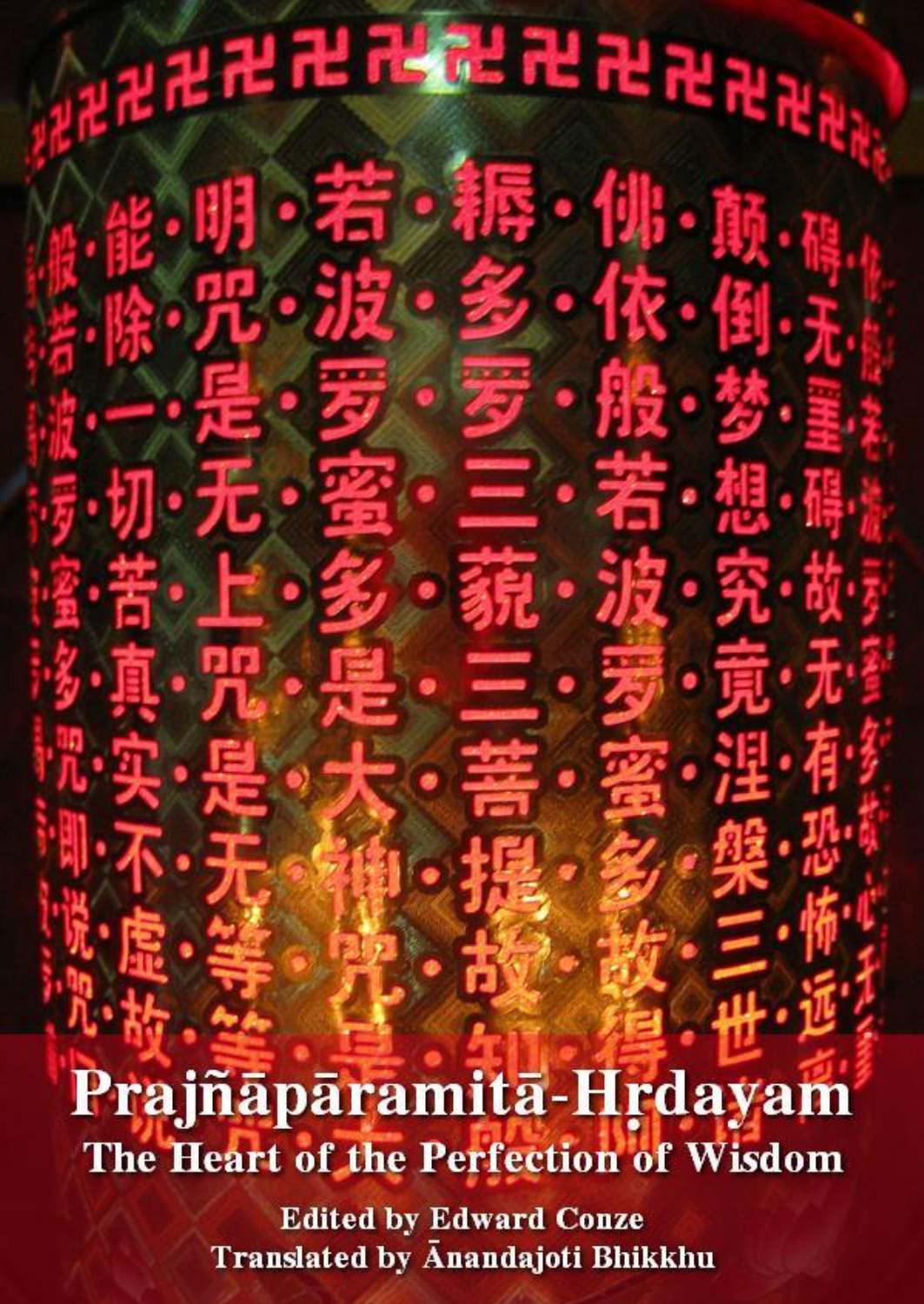# **Prajñāpāramitā-Hṛdayam The Heart of the Perfection of Wisdom**

edited by Edward Conze<sup>1</sup> translated by Ānandajoti Bhikkhu

*Oṁ! Namo Bhagavatyai Ārya-Prajñāpāramitāyai! Hail! Reverence to the Fortunate and Noble Perfection of Wisdom*

**Ārya-Avalokiteśvaro Bodhisattvo,**  The Noble Buddha-to-be Avalokiteśvara,

**gambhīrāṁ prajñāpāramitā caryāṁ caramāṇo,**  while dwelling deep in the practice of the perfection of wisdom,

**vyavalokayati sma panca-skandhāṁs**  beheld these five constituent groups (of mind and body)

## **tāṁś ca svabhāvaśūnyān paśyati sma.**

and saw them empty of self-nature.

## **Iha, Śāriputra, rūpaṁ śūnyatā, śūnyataiva rūpaṁ;**

Here, Śāriputra, form is emptiness, emptiness is surely form;

## **rūpān na pṛthak śūnyatā, śunyatāyā na pṛthag rūpaṁ;**

emptiness is not different from form, form is not different from emptiness;

## **yad rūpaṁ, sā śūnyatā; ya śūnyatā, tad rūpaṁ;**

whatever form there is, that is emptiness; whatever emptiness there is, that is form.

## **evam eva vedanā-saṁjñā-saṁskāra-vijñānaṁ.**

the same for feelings, perceptions, volitional processes and consciousness.

## **Iha, Śāriputra, sarva-dharmāḥ śūnyatā-lakṣaṇā,**

l

Here, Śāriputra, all things have the characteristic of emptiness,

## **anutpannā, aniruddhā; amalā, avimalā; anūnā, aparipūrṇāḥ.**

no arising, no ceasing; no purity, no impurity; no deficiency, no completeness.

<sup>1</sup> I have made one or two small adjustments to the text, following the notes by Jayarava in his various articles on the text: http://jayarava.blogspot.com/search?q=heart+sutra, which have also helped me to understand sections of the text better.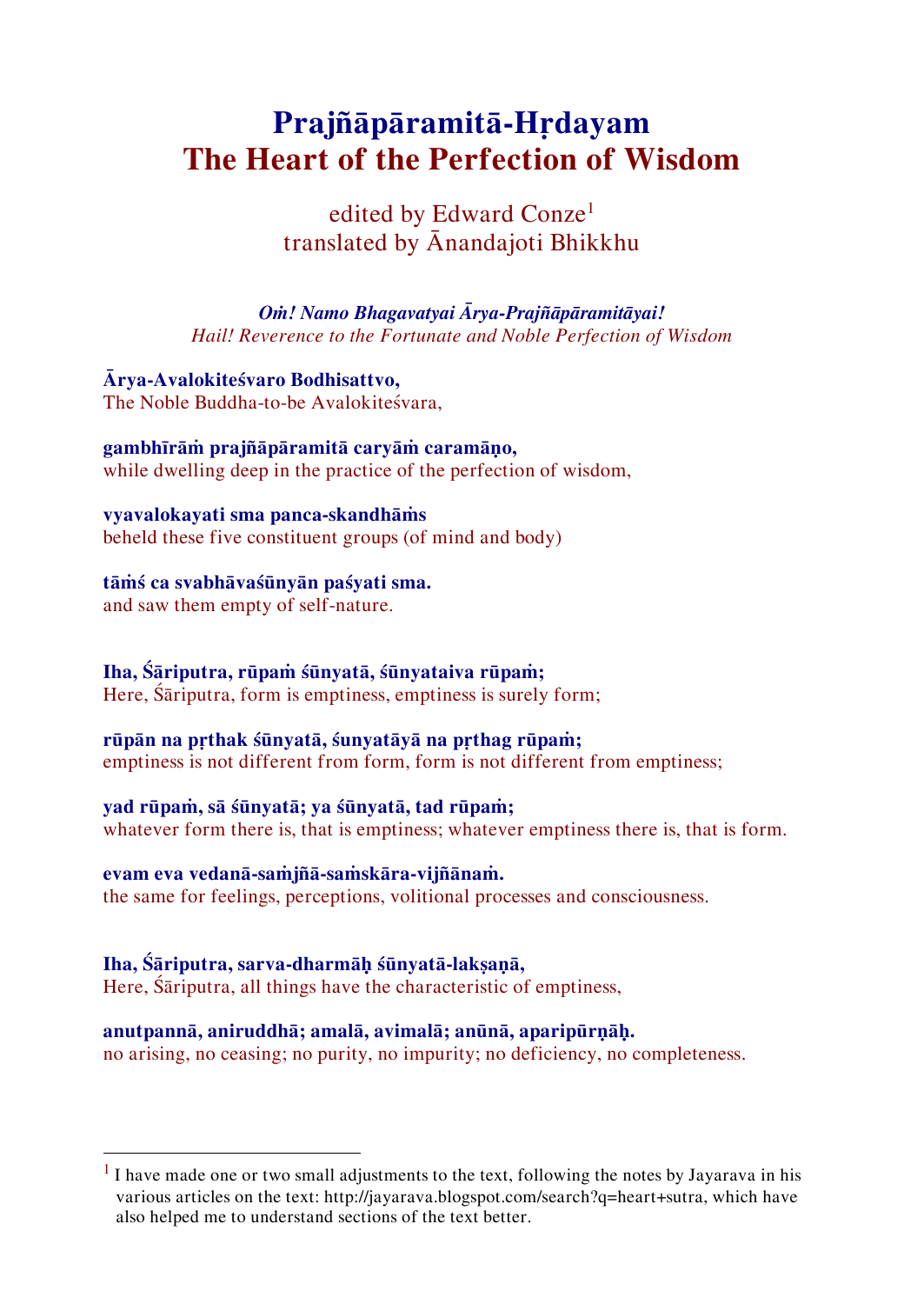## **Tasmāc Śāriputra, śūnyatāyāṁ**

Therefore, Śāriputra, in emptiness

**na rūpaṁ, na vedanā, na saṁjñā, na saṁskārāḥ, na vijñānam;** there is no form, no feeling, no perception, no volitional processes, no consciousness;

## **na cakṣuḥ-śrotra-ghrāna-jihvā-kāya-manāṁsi;**

there are no eye, ear, nose, tongue, body or mind;

## **na rūpa-śabda-gandha-rasa-spraṣṭavya-dharmāḥ;**

no forms, sounds, smells, tastes, touches, thoughts;

#### **na cakṣūr-dhātur yāvan na manovijñāna-dhātuḥ;**

no eye-element (and so on) up to no mind-consciousness element;

#### **na avidyā, na avidyā-kṣayo yāvan na jarā-maraṇam, na jarā-maraṇa-kṣayo;**

no ignorance, no destruction of ignorance (and so on) up to no old age and death, no destruction of old age and death;

## **na duḥkha-samudaya-nirodha-mārgā;**

no suffering, arising, cessation, path;

## **na jñānam, na prāptir na aprāptiḥ.**

no knowledge, no attainment, no non-attainment.

## **Tasmāc Śāriputra, aprāptitvād Bodhisattvasya**

Therefore, Śāriputra, because of the Buddha-to-be's non-attainments

## **Prajñāpāramitām āśritya, viharaty acittāvaraṇaḥ,**

he relies on the Perfection of Wisdom, and dwells with his mind unobstructed,

## **cittāvaraṇa-nāstitvād atrastro,**

having an unobstructed mind he does not tremble,

## **viparyāsa-atikrānto, niṣṭhā-Nirvāṇa-prāptaḥ.**

overcoming opposition, he attains the state of Nirvāṇa.

## **Tryadhva-vyavasthitāḥ sarva-Buddhāḥ**

All the Buddhas abiding in the three times

## **Prajñāpāramitām āśritya**

through relying on the Perfection of Wisdom

## **anuttarāṁ Samyaksambodhim abhisambuddhāḥ.**

fully awaken to the unsurpassed Perfect and Complete Awakening.